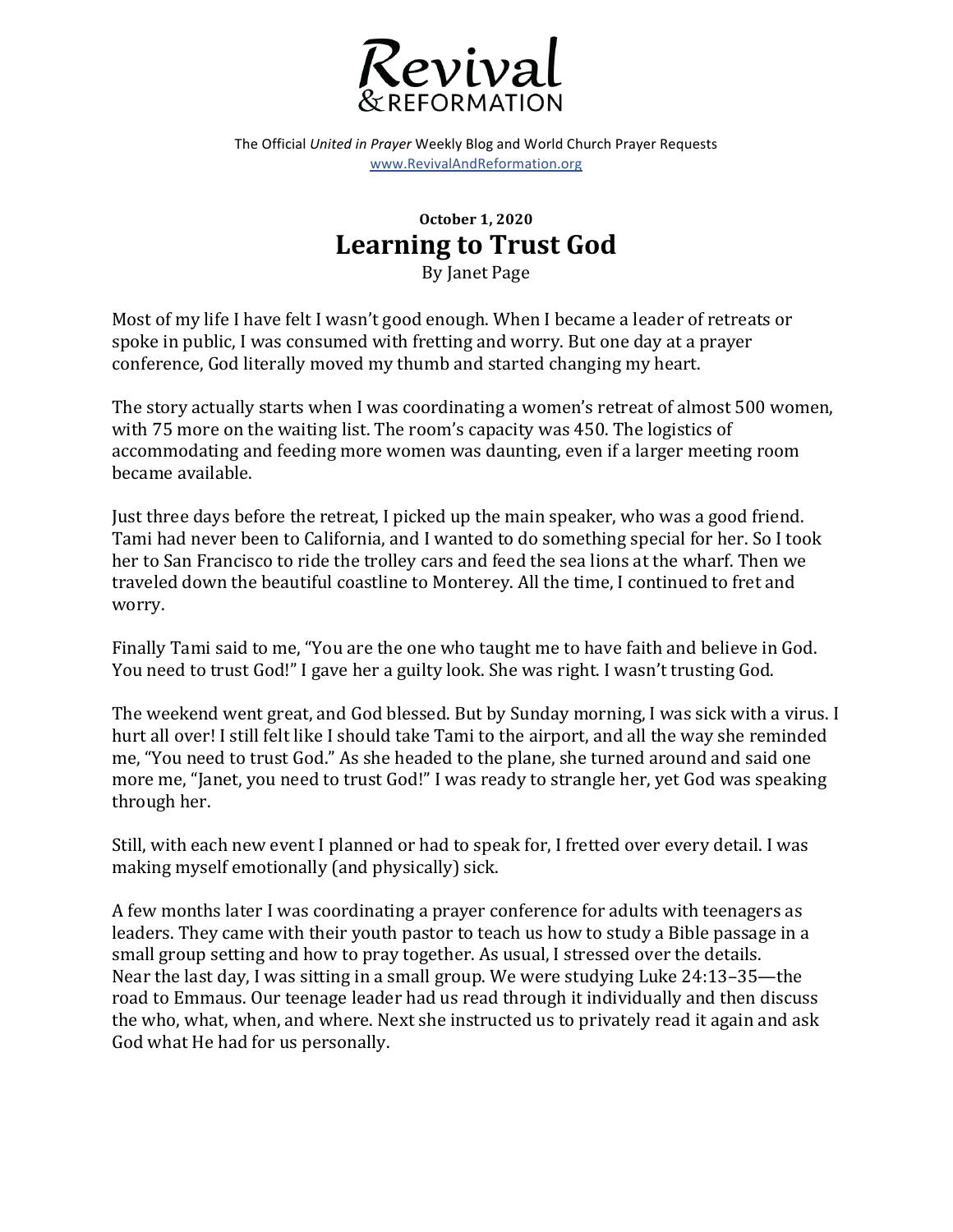I prayed for God to show me, and as I was reading, I felt my heart tighten at verse 25. "Then He said to them, 'O foolish ones, and slow of heart to believe in all that the prophets have spoken!'"

I felt God was saying to me, "Why don't you trust Me?" Laying the Bible down with my hand resting on that verse, I bowed my head and prayed.

When I opened my eyes, I was shocked! My Bible was no longer open to Luke 24:25. It was open to Romans 15, and my thumb was on verse 13: "May the God of hope fill you with all joy and peace as you trust in him, so that you may overflow with hope by the power of the Holy Spirit" (NIV).

God was strongly convicting me that fretting and worrying was a sin. Right there, I confessed my sin and accepted God's forgiveness. I wanted to fully trust Him all the time.

During the next months, my trust in God grew. I praised Him for His intentional leading and faithful guidance in changing me.

A few months later, I was asked to speak at a Sunday Women's Day brunch. Again, I began fretting, worrying, and feeling terribly inadequate. At the end of the brunch, I was handed a gift, and tied on the bow was a Bible verse—Romans 15:13.

A short while later Jerry and I were asked to speak at a prayer conference where we used to work and where Tami lived. I began fretting over speaking where we had worked for seven years. I thought, No one wants to hear me.

On the opening night Tami sat in the pew in front of me and handed me a small card with a pretty picture and Romans 15:13 on it. Her note on the back of the card said that she was praying for me.

I was stunned! Later, I asked how she happened to give me that verse. She said, "I don't know what the Bible verse was. I just had the card and used it to write you a short note." God is amazingly personal. He really cares about every detail of our lives. He longs for us to rest in Him and trust Him.

As this world comes closer to the end, chaos and uncertainty are the new normal. Jesus encountered difficult times too. It was His connection with His heavenly Father that brought peace.

Over and over, I have learned that He is faithful and sure. When we pray and read His Word, healing and peace can happen. I have to admit that I am a slow learner, but God is patient. Let's "Trust God!"

*Janet Page serves as associate ministerial secretary for pastoral spouses, families, and prayer.*